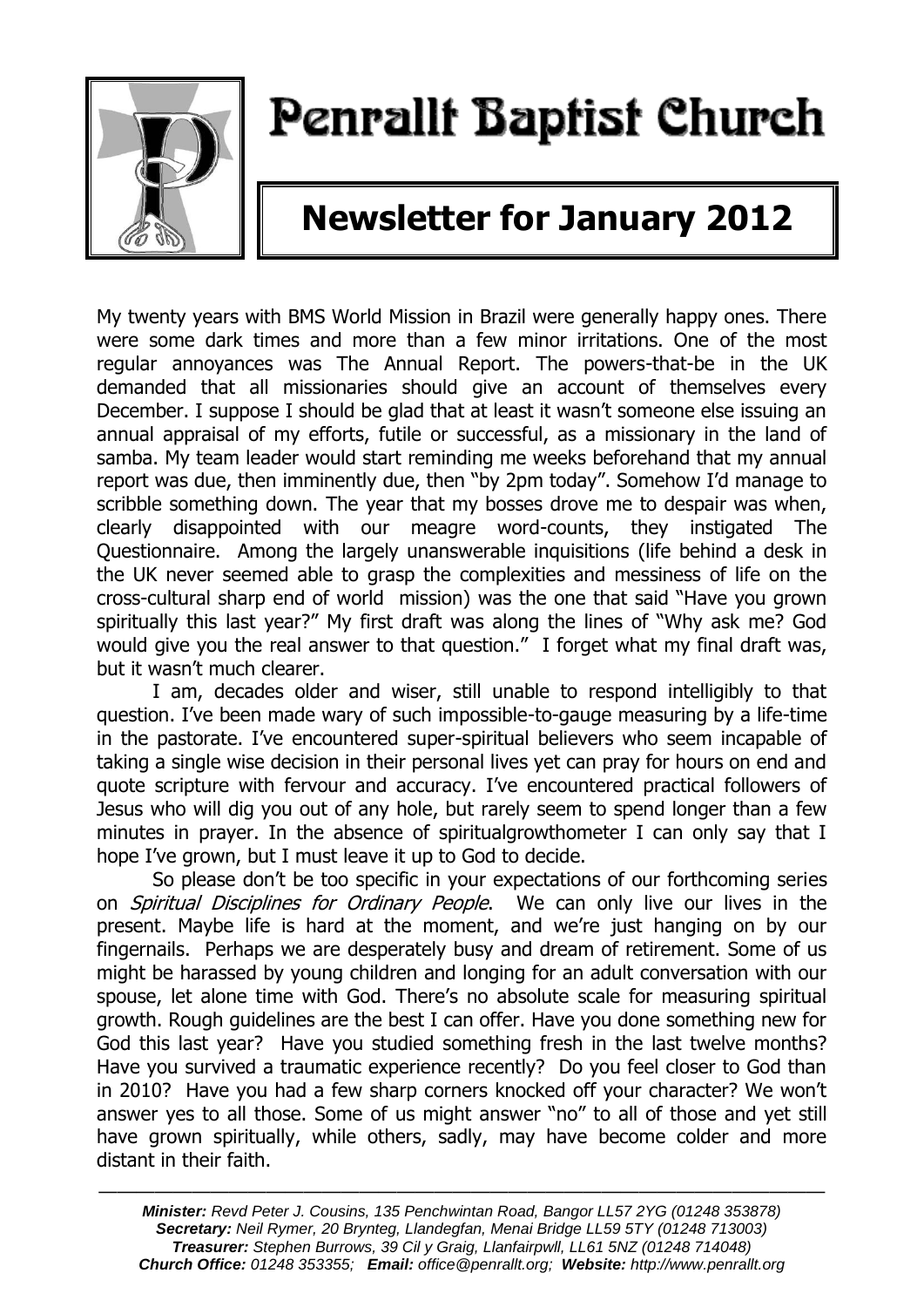Ultimately God is our judge. His deep desire is for us to grow closer to him and be more like Jesus in our daily dealings with, at times, a very frustrating world. There are techniques, exercises and habits which will help us grow if we adopt them, and we'll spend a few months on Sunday mornings exploring them. Join us.

God bless, **Peter**

**SERVICES in JANUARY** 

#### **January 1**

10.30am Family Service 6.00pm No service

#### **January 8**

| 10.30am            | <b>Give Thanks</b>                       | Colossians 3:12-18    |
|--------------------|------------------------------------------|-----------------------|
| 6.00 <sub>pm</sub> | <b>Cleansing, Commanding, Completing</b> | <i>Matthew 8:1-17</i> |

#### **January 15**

| 10.30am | The Life You've Always Wanted: Time to Change |                  |
|---------|-----------------------------------------------|------------------|
| 6.00pm  | Into the Storm with Jesus                     | Matthew 8: 18-34 |

#### **January 22**

| 10.30am            | The Life You've Always Wanted: True Spirituality |                                            |  |
|--------------------|--------------------------------------------------|--------------------------------------------|--|
| 6.00 <sub>pm</sub> | Roger Borlace                                    | I have not come to call the righteous, but |  |
|                    | sinners to repentance.                           | <i>Matthew 9: 1-17</i>                     |  |

#### **January 29**

| 10.30am            | Communion Service. Geoff Birch |                                                           |
|--------------------|--------------------------------|-----------------------------------------------------------|
|                    |                                | The Life You've Always Wanted: Training versus Trying, or |
|                    | Both                           | 1 Corinthians 9:24-27, 1 Timothy 4:1-15                   |
| 6.00 <sub>pm</sub> | <b>The Workers are Few</b>     | Matthew 9:19-38                                           |

#### The Life You've Always Wanted.

We are beginning a thirteen-part study on Spiritual Disciplines for Ordinary People, based on the book by John Ortberg The Life You've Always Wanted. We recommend that you buy the books and follow the studies week by week. It is on sale from the Welcome Desk in the hall for £6 (discount, cost price). There are group studies at the back of the book which will serve well for home groups to follow the series.

#### **Church Lunch**

We will host a church lunch on **Sunday January 8th**. Please bring enough buffet style "finger food" for yourselves and one or two others.

#### **Faith Café**

Faith Café will resume on January  $8<sup>th</sup>$ . Faith Café is for students and young adults. Starting around 7:15 pm it is an evening of chat, interviews, music and discussions.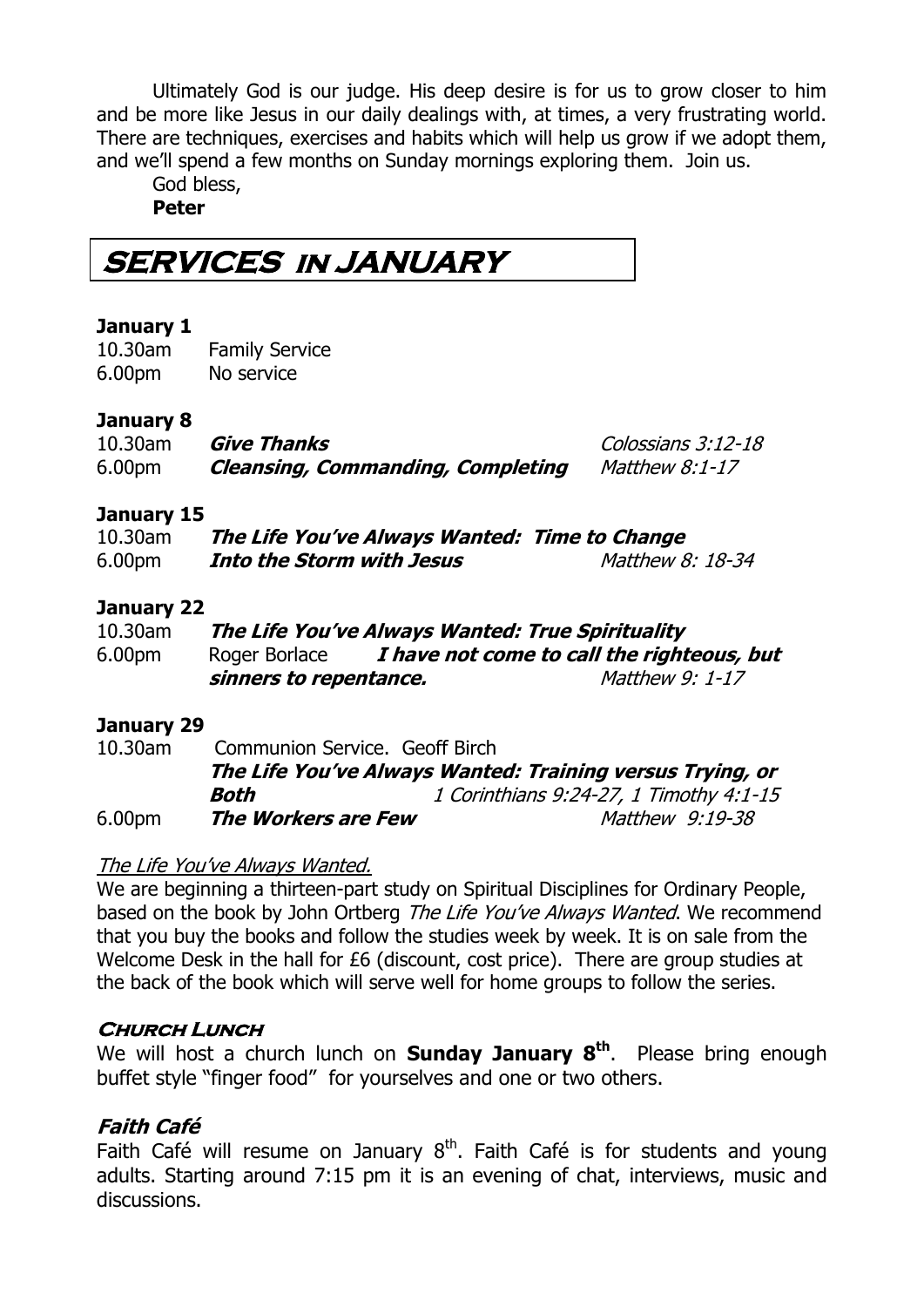### **Special Dates for January**

| <b>Wednesday 4</b> | 10.30am            | Men's Prayer Meeting                                                                                                     |  |
|--------------------|--------------------|--------------------------------------------------------------------------------------------------------------------------|--|
| <b>Monday 9</b>    | 7.30pm             | <b>Church Members' Meeting</b>                                                                                           |  |
| <b>Tuesday 10</b>  | 7.00pm             | Start of course Cognitive Behaviour Therapy in a<br>Christian Context                                                    |  |
| <b>Monday 16</b>   | 2.30 <sub>pm</sub> | <b>Pastoral Care Team</b>                                                                                                |  |
|                    | 7.30pm             | <b>HGV</b> meeting                                                                                                       |  |
| <b>Tuesday 17</b>  | 10.30am            | Penrallt Walking Group (see 'Noticeboard' for<br>details)                                                                |  |
| <b>Tuesday 24</b>  | $12.00 - 2.00$ pm  | Week of Prayer for Christian Unity meeting<br>in Penrallt (bring and share lunch $-$ we will<br>provide tea and coffee). |  |
|                    | 7.00pm             | Alpha Reunion and Alpha Supper for Alpha Lite<br>course                                                                  |  |
| <b>Monday 30</b>   | 7.30pm             | <b>Missions Meeting</b>                                                                                                  |  |
| <b>Tuesday 31</b>  | 7.00pm             | Alpha Plus group begins. Also, Alpha Lite starts.                                                                        |  |

#### **Week of Prayer for Christian Unity: 19 th – 25 th January**

It is a joy to have a Churches Together group (called CYTUN) in Bangor which works well together and achieves much. Every year we participate in the internationally observed Week of Prayer for Christian Unity. There will be various meetings during this week, and we encourage everyone to try and get to at least

| one. Thursday 19    | 7.00pm             | Penuel                           |
|---------------------|--------------------|----------------------------------|
| <b>Friday 20</b>    | 7.30 <sub>pm</sub> | Our Lady and St. James           |
| <b>Monday 23</b>    | 7.00pm             | St. Peter's, Penrhosgarnedd      |
| <b>Tuesday 24</b>   | 12.00-2.00pm       | Penrallt (bring and share lunch) |
| <b>Wednesday 25</b> | t.b.c.             |                                  |

#### **Cognitive Behaviour Therapy in a Christian Context 10 January**

Dr. Paul Hebblethwaite is offering this short course over four consecutive Tuesday evenings from 7.00pm to 9.15pm starting  $10<sup>th</sup>$  January 2012. This course is for individuals who wish to learn something about CBT and how it can be utilised to help them and others to develop more truthful and balanced thinking and beliefs and how this can work alongside their Christian faith. Paul has run two of these courses to date for church members and they were well received. No knowledge of CBT is required. Places are limited so please sign up now on the list which is on the noticeboard in the porch.

#### **Alpha Evening 7.00pm Tuesday 24 January**

Are you interested in learning more about the Alpha Course or were you on the last course? If the answer is yes to either question this evening is for you.

A new Alpha Course will be starting on 31<sup>st</sup> January. If you are interested to find out more please come along on the 24th or contact Lawrence Moss or Margaret Griffiths for more details. This evening is a combined function and will also be the re-union of the Alpha Autumn 2011 group. Please bring a plate of finger food to share.

Looking forward to seeing you. Alpha Team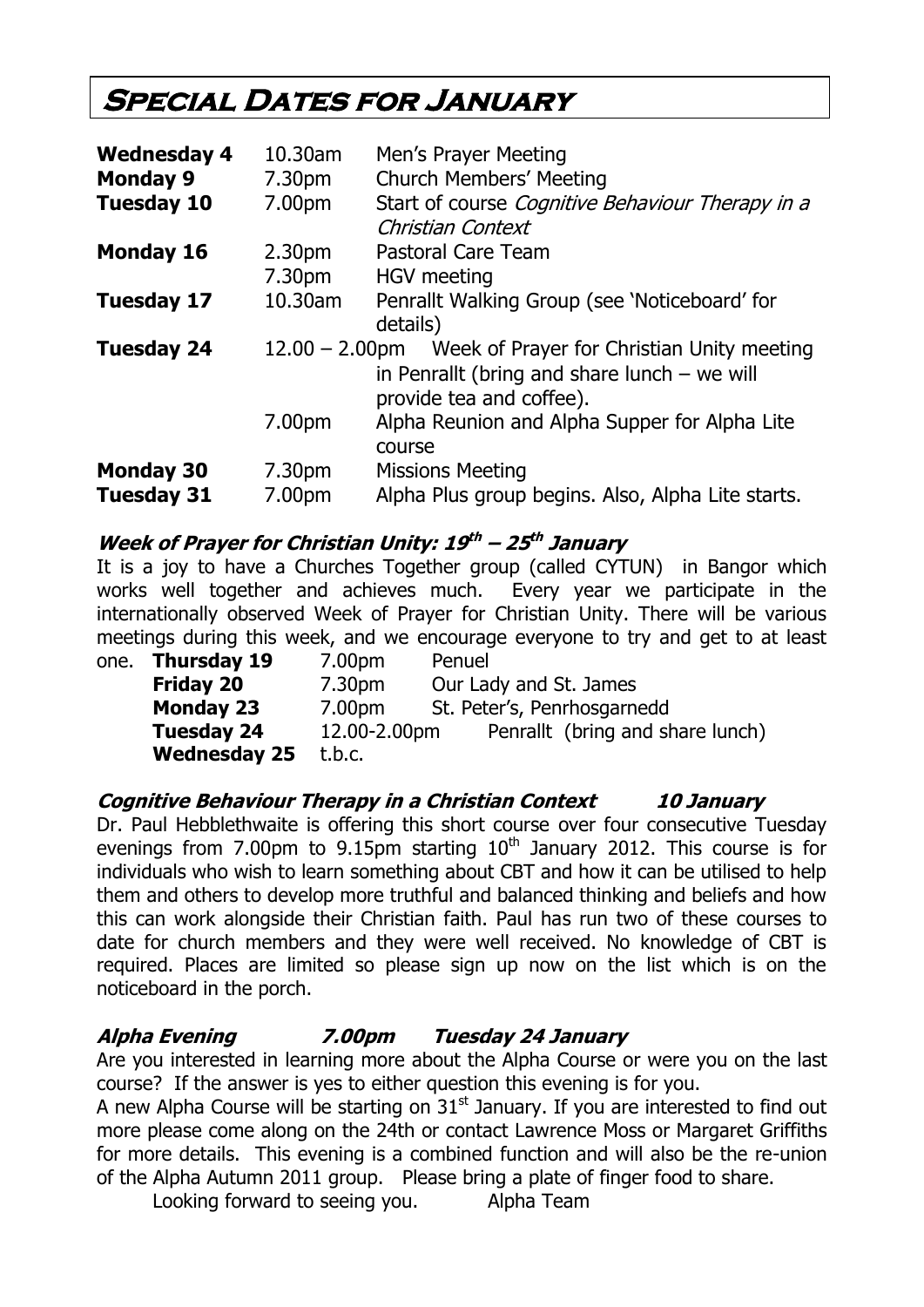#### **Church Meeting**

The meeting for Church Members will be on **Monday 9th January** at 7:30pm. As we will approve the budget at this meeting, it is absolutely essential that we are quorate. Please mark it in your diary now and make every effort to attend.

**ADVANCE NOTICE A date for your diary: 10/11th March**

A barn dance is to be held on Saturday evening  $10<sup>th</sup>$  March in aid of Tearfund. Andy Wilson, a member of Penrallt who works for Tearfund, will be speaking at both services pn Sunday 11<sup>th</sup> March. More details later.

### **Weekdays**

#### **Please check with the contact people when there are meetings this month.**   $HG = Home$  Group

| <b>Day</b> | <b>Time</b>          | <b>Details</b>                          | <b>Contacts</b>                                                   |
|------------|----------------------|-----------------------------------------|-------------------------------------------------------------------|
| <b>Tue</b> | 8.00pm               | HG, Nilgiri                             | Joan Beer (353874)                                                |
| <b>Tue</b> | 7.30pm               | HG, Tyddyn Isaf, Menai<br><b>Bridge</b> | Magnus Forrester-Barker<br>(717570)                               |
| <b>Wed</b> | 10.30am              | Men's Prayer Meeting                    | Peter Cousins (353878)                                            |
| Wed        | 2.00 <sub>pm</sub>   | Carers' Home Group                      | Carol Morris (716953)                                             |
| Wed        | 7.00pm               | HG for young adults, Bangor             | Danielle Fifield<br>(07849935707)                                 |
| Wed        | 7.30pm               | HG, The Nomads                          | Jess & Seamus Adams (421185)<br>Susan Cousins (353878)            |
| <b>Wed</b> | 7.30pm               | HG, Bethesda                            | Jon & Deb Stammers (602868)                                       |
| Wed        | 8.00pm               | HG, Grŵp Cymraeg                        | Owen & Nia Lloyd Evans (352634)                                   |
| Thu        | 10.30am              | Post-Alpha Bible Study                  | Sue & Lawrence Moss (713793)                                      |
| <b>Thu</b> | 7.30pm               | HG, Llanfairpwll                        | Sue & Lawrence Moss (713793)                                      |
| Thu        | 7.45pm               | HG, Talwrn                              | Gill & James Goodman (751074)<br>(phone not active until 7th Jan) |
| Fri        | 10.30am<br>- noon    | <b>Cheeky Monkeys</b>                   | Joan Rymer (713003)                                               |
| Fri        | $10.30 -$<br>12.30pm | HG, 6 Maes y Dref                       | Anne Collis (353173)<br>anne@collis66.freeserve.co.uk             |
| <b>Sat</b> | 8.30am               | <b>Prayer Meeting</b>                   |                                                                   |

### **News of People**

**Malcolm and Barbara Thomas** have asked us to say that they would like to thank everyone at Penrallt for their prayers and kindness over the recent weeks of their operations and hospital visits.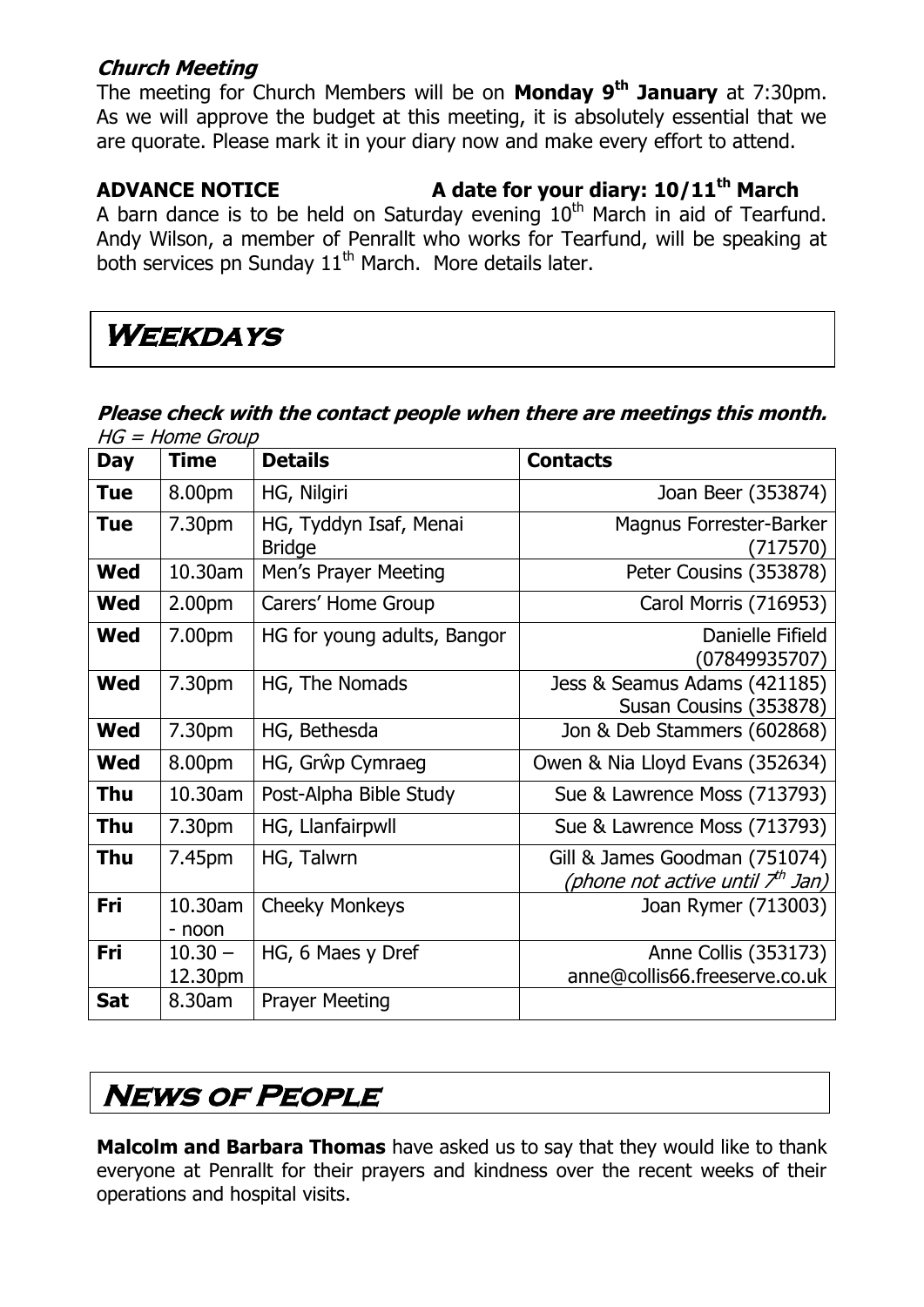#### **Children's Birthdays in January**

**1 st:** Ben Thomas; **3 rd:** Belle Owen; **18th:** Jay Mapatac; **19th:** Sian Snyman; **20th:** Miriam Harmens; **25th:** Amy Owen; **30th:** Luke Hearth

### **Noticeboard**

- **Men's Prayer Meeting Wednesday 4 January 10.30am** The men will meet for prayer as usual, followed by coffee in Options.
- **Walking Group Tuesday 17 January 10.30am** Please meet in Pringles Car Park in Llanfairpwllgwyngyll, adjacent to the railway station. A circular walk is planned of about 6 miles taking in part of the Anglesey Coastal path. Some parts of the walk are across fields and part of the walk is on minor roads. We will never be far from Llanfair PG so that the route of the walk can be altered depending on the weather. On our return, we can replenish our reserves at one of the local pubs. Any queries, telephone Sue and Lawrence on 01248 713793 or email [lemoss@btinternet.com](mailto:lemoss@btinternet.com)

#### **Baptismal Service**

We are beginning to consider holding another Baptismal Service some time in the New Year. If you are considering this, would you talk to Peter about it please

#### **Penrallt on Facebook**

100 people are signed up to Penrallt's Facebook site. Join us

#### **Volunteers**

Volunteers are needed to help in a work with children to be held in the Cathedral on the day of the Bangor Christmas event, Saturday  $10<sup>th</sup>$  December from 11-2pm. Please get in touch with the Cathedral staff if you are interested.

#### **Homeless in Bangor**

We do not recommend giving money to the homeless. Instead, £5 in one of the brown envelopes from the table in the porch of the church (placed in the offering) will buy a hot meal for them through the St. Mary's Hostel scheme. So far Penrallt has contributed £3010 to the fund.

#### **The Prayer Room**…

…is open before and after the service for quiet prayer. Penrallt is a place of prayer, so make use of this sacred space.

#### **Pray for Penrallt Every Day**

Sign up to receive our prayer diary by e-mail every Monday morning by sending your request to: [office@penrallt.org.](mailto:office@penrallt.org)

If you have some subject for prayer, either send it in by e-mail, or fill in one of the pink cards, which are available in the porch, and place it in the visitors' cards box or give it to Peter or Magnus.

#### **Pastoral Help**

If you have pastoral concerns please contact Peter or one of the other members of the Pastoral Care team:

Geoff Birch 01286 870944 Pat Borlace 713146, Eunice Smith 713296, Judy Stammers 364394 Geoff Moore 410582

#### *Deadline for next month's newsletter* Sunday 22 January

Please send information to Gwyneth

[\(gwyneth@brindley-wales.com](mailto:gwyneth@brindley-wales.com) or 352682)